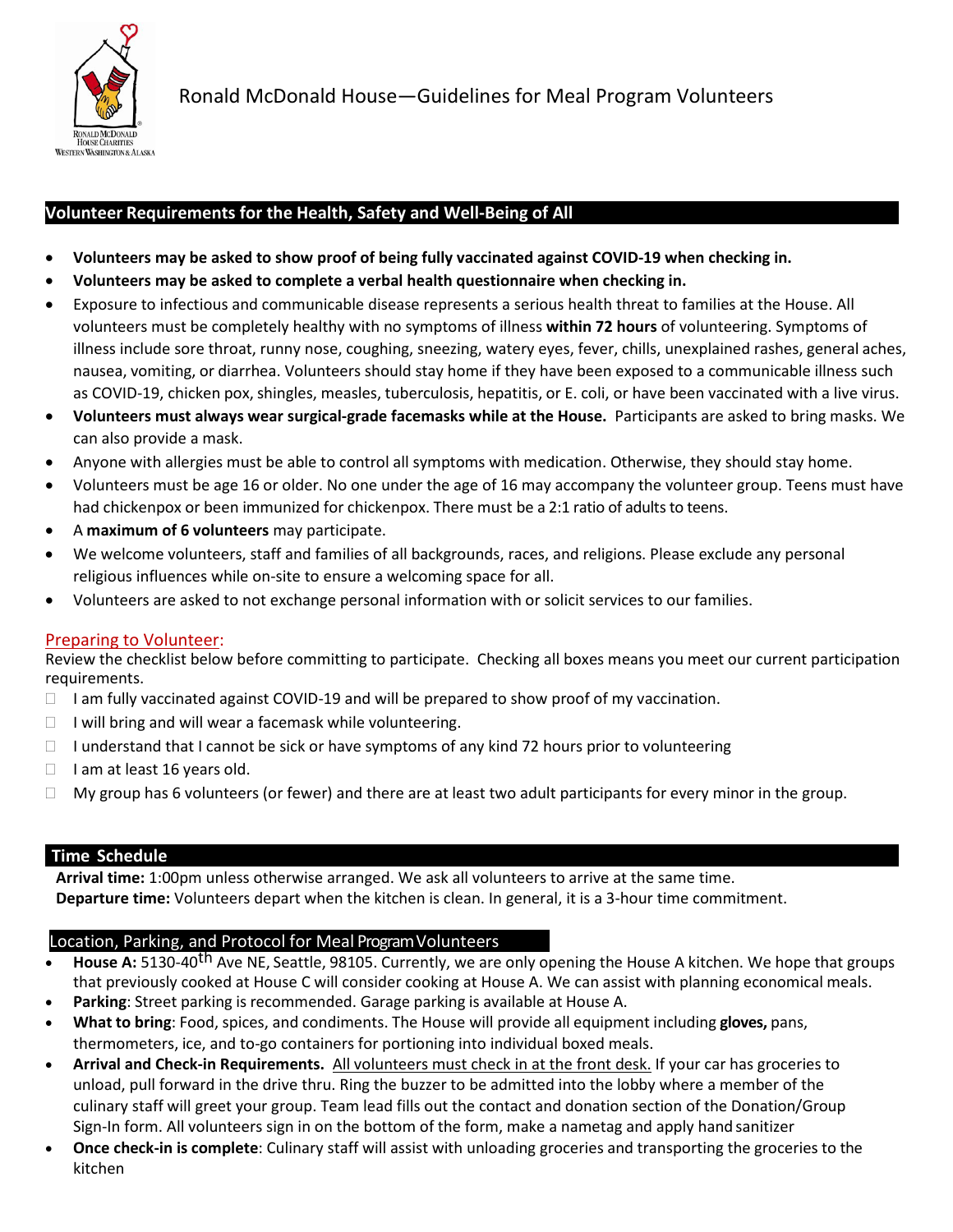- **Photo policy**: Photos of your group and the House are allowed, but no family members may be included in photos.
- **Supervision:** Culinary staff will provide assistance throughout meal preparation

# **Team Lead Expectations**

- Team lead is responsible for organizing team, planning menu, providing team members with volunteer and food safety guidelines and for ensuring that all members of the team are fully vaccinated.
- **Email Reminder and Confirmation:** Th[e Meal Program Coordinator](mailto:eleanor@rmhcseattle.org) will email a reminder to the team lead one to two weeks prior to the event requesting confirmation of the date and the planned menu.

## Menu Planning and Meal Service

**All food must be prepared on-site or purchased from/or prepared in a commercial kitchen such as a restaurant, catering facility or grocery store. Food handling or preparation may not take place in a home kitchen.** 

Due to Covid-19 safety protocols, **we are not serving buffet style at this time.** Instead, the food you prepare will be cooled and packaged into individual, microwavable containers and then refrigerated for families to enjoy at their convenience. We are asking families to not gather so many families will eat in their rooms. Likewise, volunteers should not plan to eat on-site as part of participating in the Family Meal Program. Though you may not see many families while you're at the House, be assured that the food you make will be eaten and appreciated!

**Number of people to serve:** 70 (this number will increase as we open our new wing). An average cost is \$5.00/meal.

**Food Allergies:** Know your ingredients. Some of our families may have questions or concerns about food allergies or sensitivities.

#### **Prohibited foods:**

- o Non-pasteurized juice and milk products
- o Raw seed sprouts, such as alfalfa sprouts
- o Undercooked meat, fish, or eggs
- $\circ$  Alcohol: No alcohol may be brought to the House, including the use of it as an ingredient in onsite food preparation
- o **Non-pasteurized eggs unless the eggs are incorporated into baked goods.**

**What to serve:** Well-rounded meal with an entrée, a side to accompany the entrée if appropriate, and a vegetable or salad and/or fruit. Desserts are enjoyed but not necessary. It is fine to purchase a prepared dessert such as cookies or cupcakes. No beverage is necessary. Please consider the following:

- o Fresh fruits and vegetables
- o Family-style comfort food
- $\circ$  Variety: please consider something other than spaghetti or tacos.
- $\circ$  Check th[e online calendar](https://calendar.google.com/calendar/u/0/r?pli=1#main_7) to see what has been served previously to avoid recent duplication. Let us know if you need help with your menu.